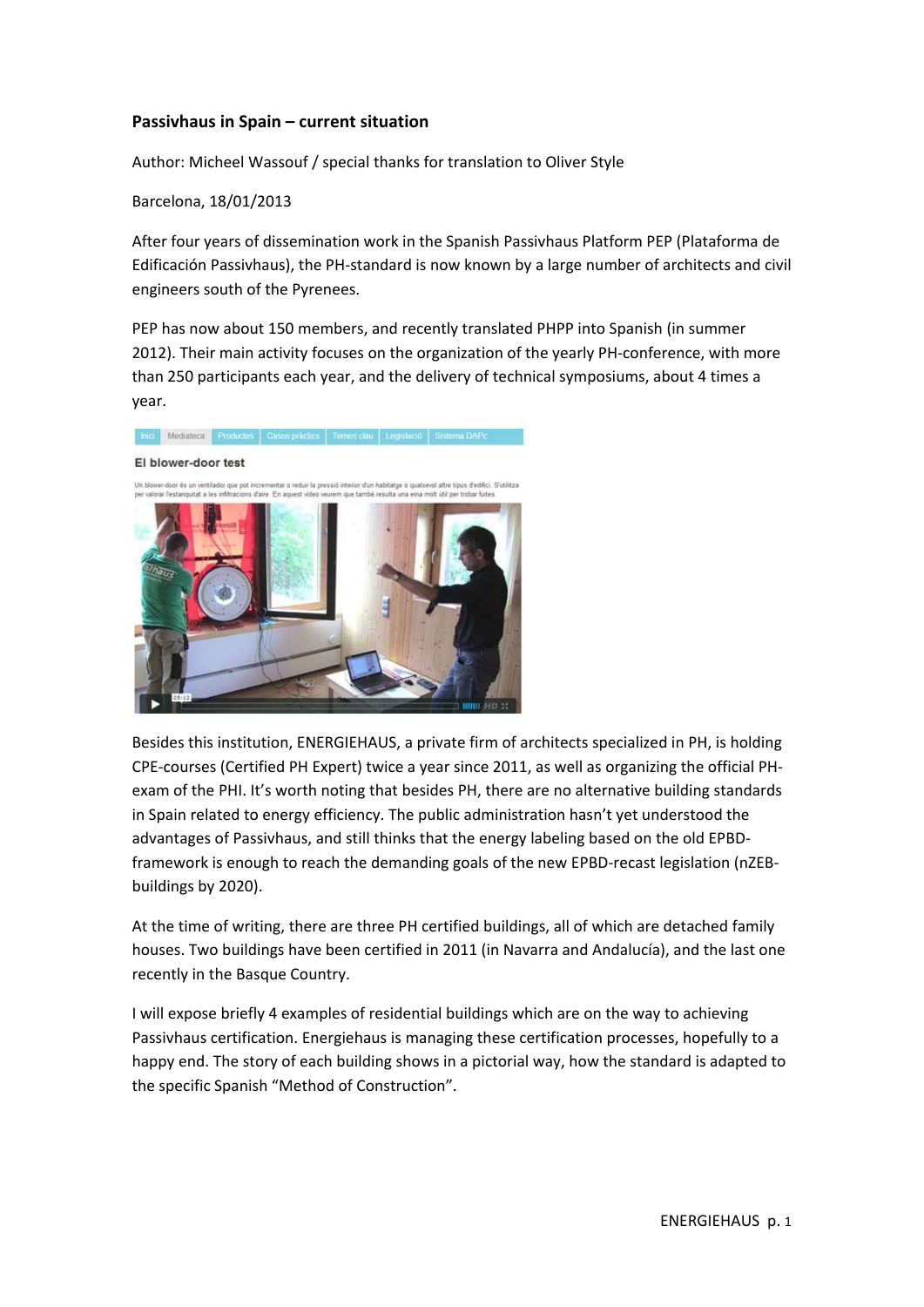Casa JADE in Jungitu – Vitoria (Basque Country) *Architects: Clim – Estudio de Arquitectura Building Developer: Construcciones Urrutia*

This dwelling has been developed by a bigger Spanish contractor, normally involved in large residential developments. The idea of testing the PH‐standard in a small scale building was undertaken, to learn step by step the specific technical challenges of the PH‐standard. Mistakes in the design or in the execution phase are less dramatic than in a large scale building. Unusually high levels of insulation on walls and roofs led to special solutions (e.g. the separation of one part of the insulation above, and the other part under the massive concrete roof slab). For the optimal installation of the windows in the insulation layer, the window installer went to northern Italy to learn from his Italian colleagues trained in PH-window installation. For the joints between concrete beams and concrete brick walls, the contractor installed natural rubber seals to assure air tightness as much as possible. The active heating demand is delivered by a simple Pellet stove, installed in the living room. There are no radiators in the dwelling. The heat is distributed directly by the stove, and indirectly via the ventilation system. Active cooling is not needed in the temperate summers of this northern region of Spain. The building has been recently equipped with a series of data‐loggers to monitor energy use in winter and summer.

Besides these new features, the Blower Door test has given excellent results (0.23/h at 50pa). This can be explained due to the highly motivated team of architects, building engineers, contractor and executive firms. The family moved into the dwelling in summer 2012, and is very happy about the comfort in the building. Aditional capital costs of the house are about 15% higher than standard build, which will need reducing in the future.



*Calculation of comfort and hygiene conditions with a finite element calculation tool – source: I.Echeandía*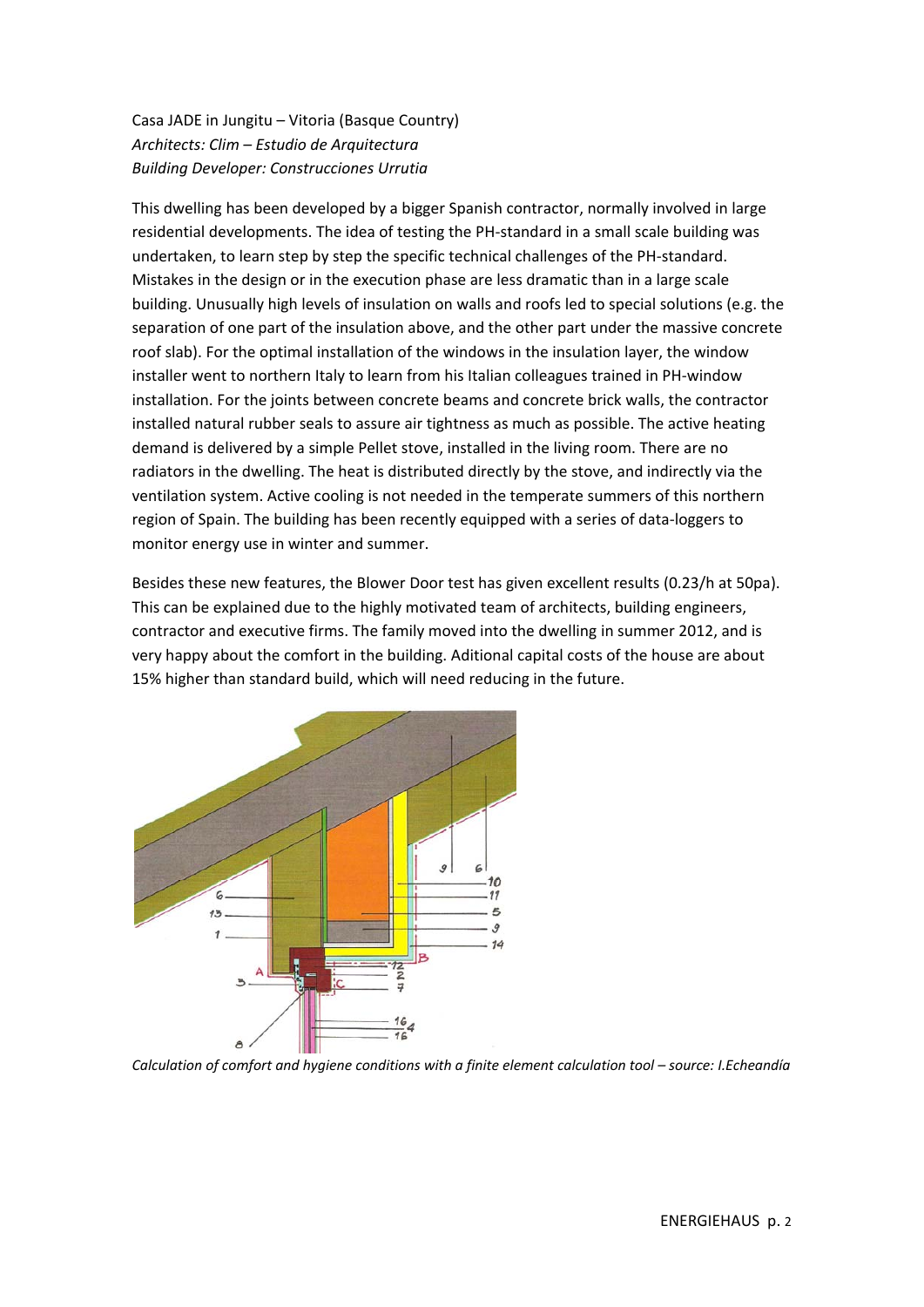

*Joints with rubber seal – source: M.Wassouf*



*Instalation of etix‐ insulation – source: M.Wassouf*

Casa Farhaus in Castellterçol *Architect: Jordi Fargas Soler Building Developer: Farhaus*

A carpenter specialized in PH‐construction wanted to live himself also in a Passive House. His house is currently in certification phase. The first summer proved the correct operability of the dwelling in hot summer conditions (the house is about 50 km in the north of Barcelona). No air conditioning is necessary to maintain comfort conditions, due to cold summer nights in this site, about 600 meters over sea level. The peculiarity of this construction is the utilization of windows which don't fit with the official PH-definition of window-transmittance (Uw max. 0,8W/m2k), so ENERGIEHAUS had to justify the solution by thermal bridge calculation with flixino to show that there are no moisture problems in the critical details, and also to prove that the average temperature in the coldest day meets the comfort criterion of ISO‐EN‐7730 (not below 17ºC). This building will hopefully confirm our hypothesis that Passive Houses are a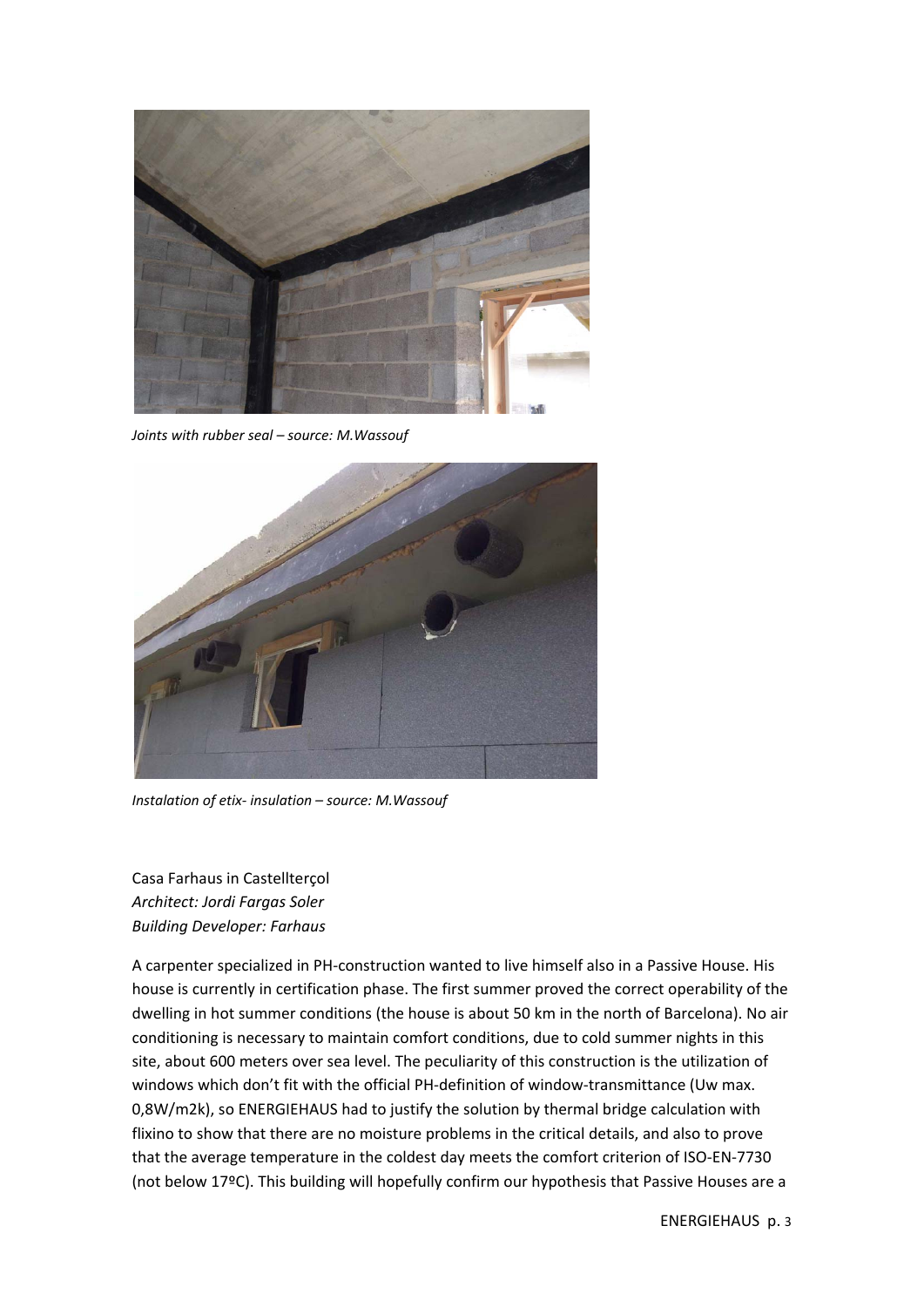very reasonable solution also for hot and humid regions as the Mediterranean cost, as there are still a lot to do to convince architects and engineers in this region about the feasibility of PH-standard in this region.



*Simple and compact volume of casa Farhaus – source: A.Fargas*



*Constructive detail: wall to roof– source: A.Fargas*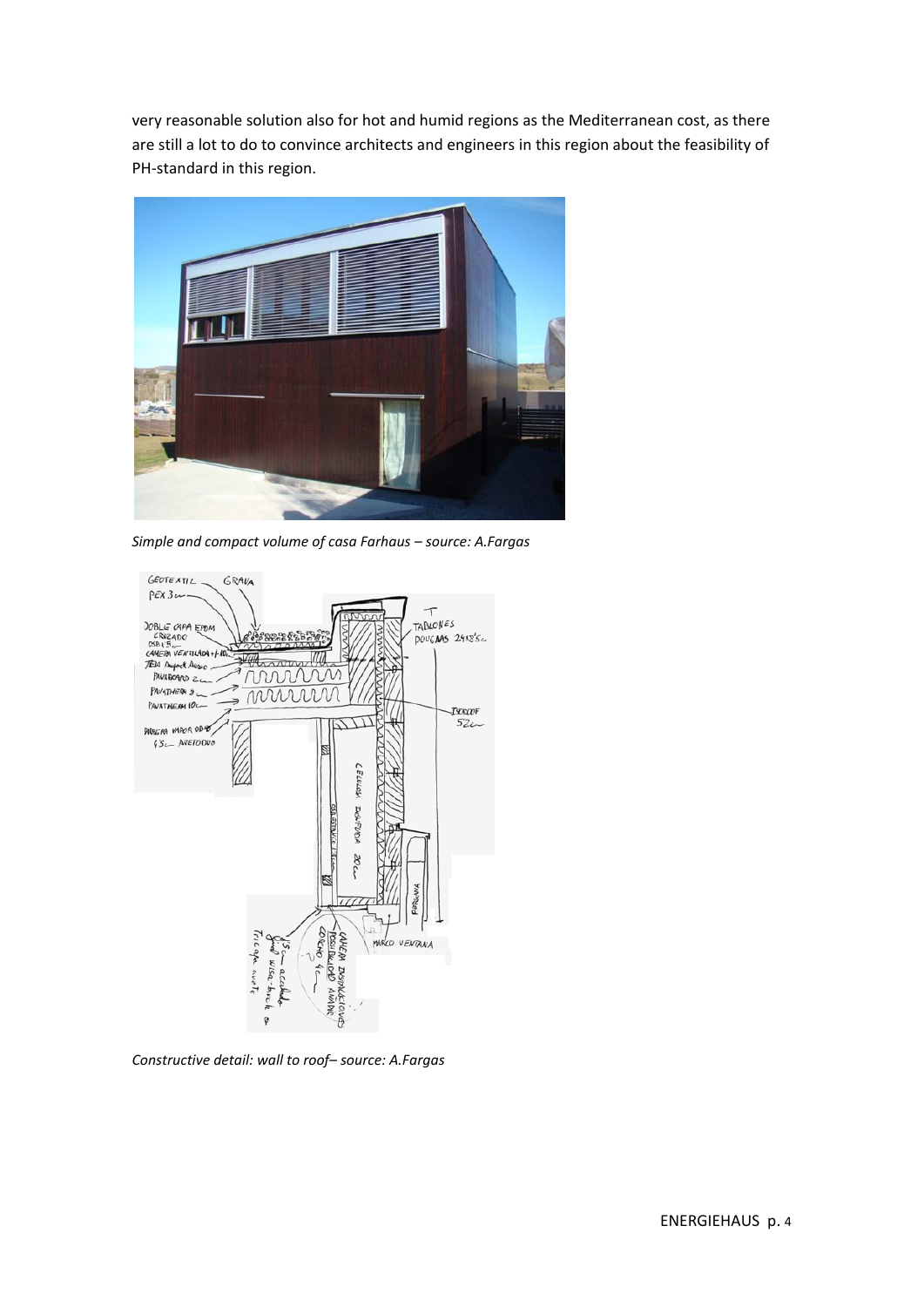

*Comfort‐criteria: Temperatures of the lower window profile, calculated with flixino – source: Energiehaus*

Casa MZ in Barcelona *Architect: Calderon‐Folch‐Sarsanedas Building Developer: M. Folch*

This case shows once again the challenge to renovate an existent building toward Passive House. The dwelling is part of a terraced house built in the early  $20<sup>th</sup>$  century, which was characterized by a very bad energy performance before renovation (about 171 kWh/m2a for heating demand according to PHPP calculations). We reached the factor 10 renovation standard, as the actual heating demand is now 17 kWh/m2a. This result was possible due to a special effort realized by the architect to improve the building quality as much as possible, maintaining a low budget for the works. Natural materials, for example, a wooden structure and windows or lamb wool as insulation material, give additional value to this project. The certification in PH‐standard has not been achieved with this wonderful project, as the Blower Door test couldn't reach the magic 1.0 air change rate at 50 Pascal (EnerPhit). We've learned that this result is only achievable in retrofitting object with a flexible execution schedule and experienced contractors, which are still difficult to find in Spain.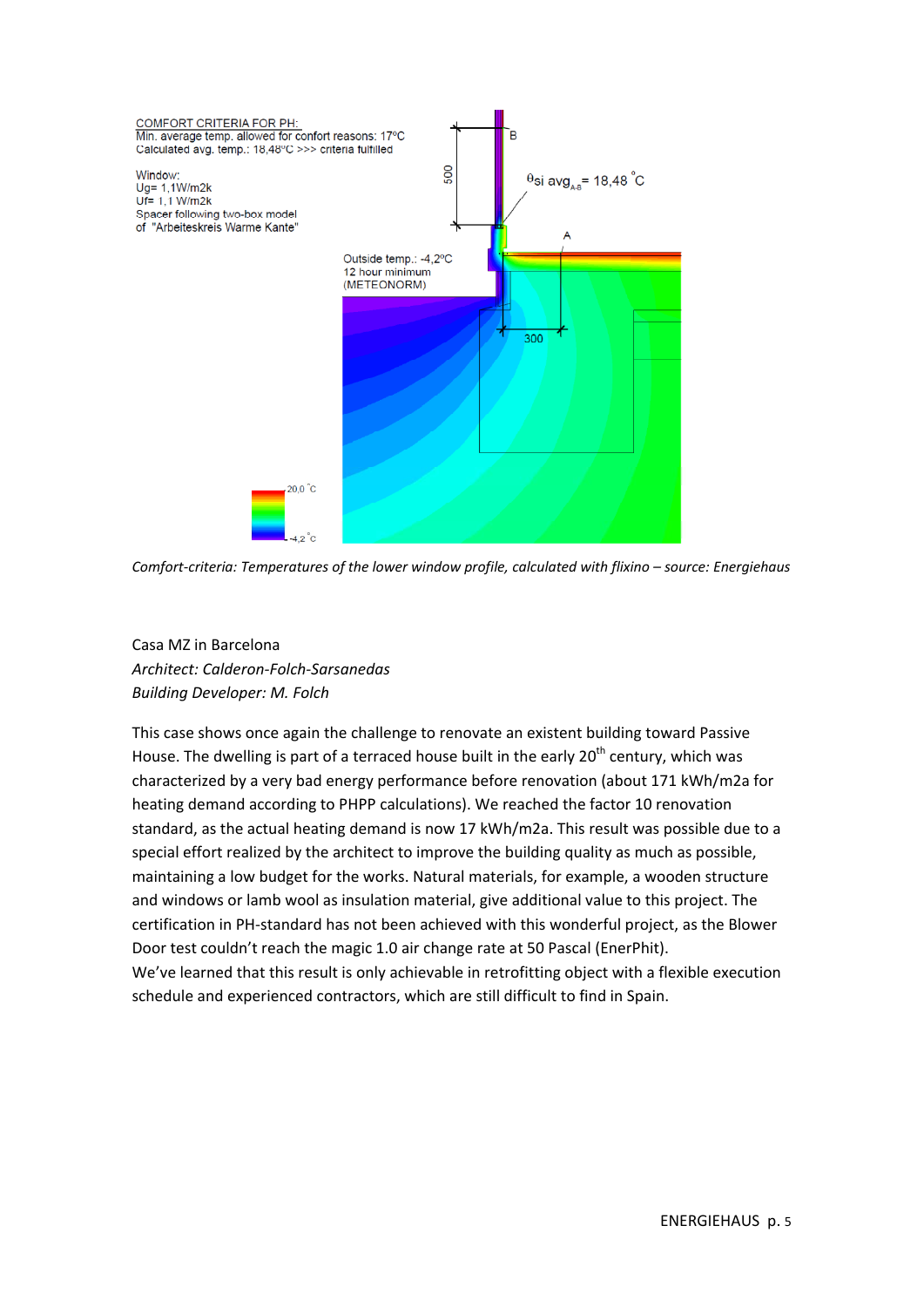

*Section of the dwelling with indication of the airtight layer – source: M.Folch and M.Wassouf*



*Wall layers showing the complexity of airtight‐thinking in this renovation case – source: M.Folch*

## Casa EntreEncinas in Asturias

*Architect: Duquezamora arquitectos Building Developer: EntreEncinas Promociones Bioclimáticos*

This dwelling has been constructed in northern Spain, near to the Atlantic Sea. The owner wanted a Passive House combined with natural materials to ensure a very low life cycle impact of the building. Walls and roof consist of massive CLT‐wooden boards, which didn't guarantee the airtightness of the building, so this level has been defined by an additional water vapor retarder in the outside of the CLT structure (which is the inside finishing layer of walls and roof). A glassed gallery orientated to south operates as an additional heat capturing space for winter use. This space will be open during summer. A very big sliding window connects the gallery with the living room, and gave us some good trouble to reach the 0.6 goal, which finally has been achieved after adjustment of the opening. The gallery itself has not been simulated in PHPP, so the real behavior will very probably be better than the calculated balance. Summer comfort is achieved due to mild temperatures in summer, so overheating for this building is not an issue.